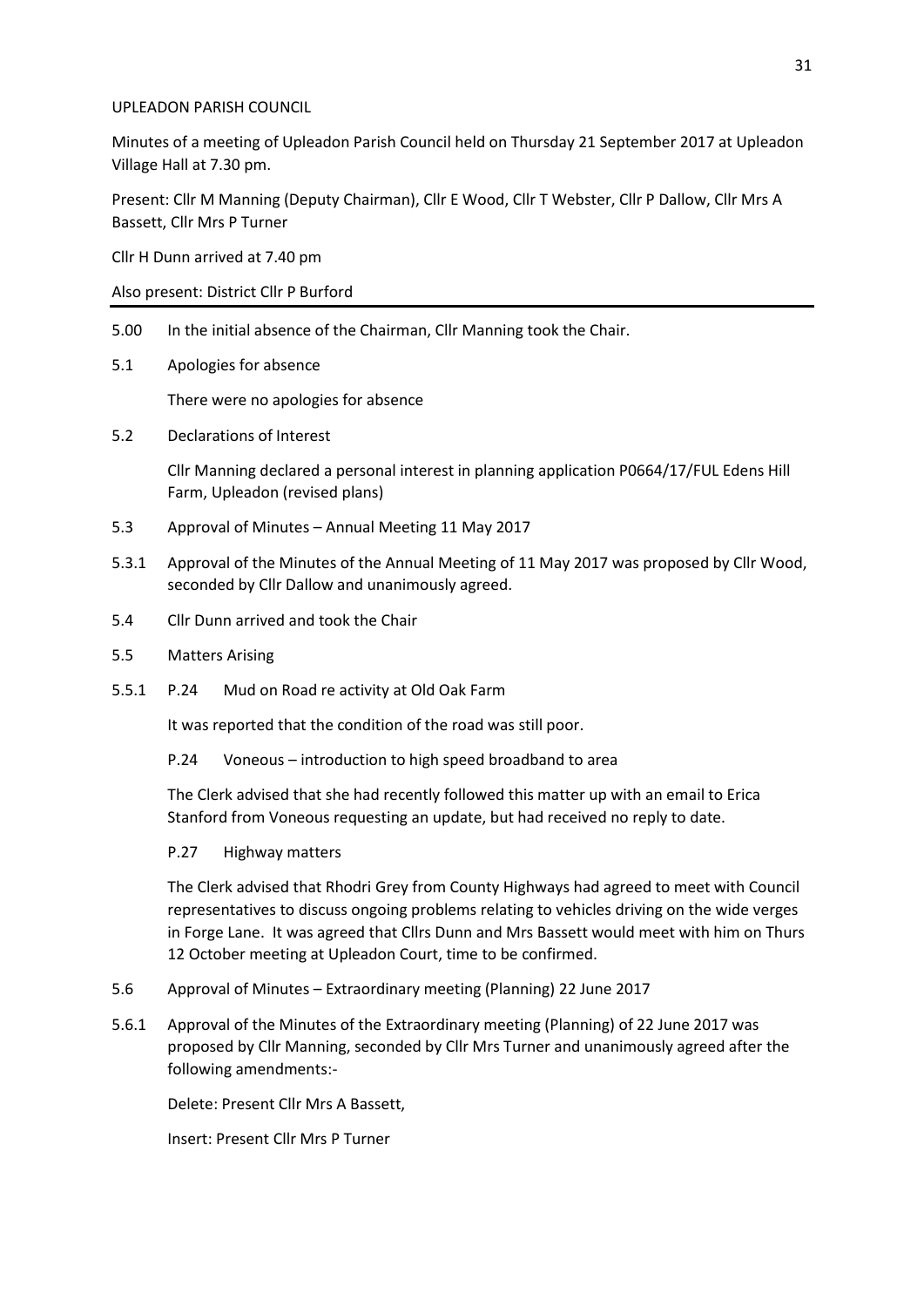### 5.6.2 Matters Arising

## 3.2.1 Planning applications

1. P0870/17FUL Upleadon Court, Forge Lane, Upleadon – erection of an agricultural building

Cllr Dunn reported that approval to the application had been received that day.

- 5.7 Approval of Minutes Extraordinary meeting (Planning) 3 August 2017
- 5.7.1 Approval of the Minutes of the Extraordinary meeting (Planning) of 3<sup>rd</sup> August 2017 was proposed by Cllr Manning, seconded by Cllr Dallow and unanimously agreed.
- 5.7.2 Matters Arising

Members were advised that the planning application P1152/17/FUL The Steps Eden Hill, Upleadon would be subject to a site meeting and would be heard at the District Council's Planning Committee either in October, or more likely November where a Parish Council representative would be invited to attend.

It was unanimously agreed that Cllr Wood would attend both meetings to represent the Parish Council's views.

5.8 Finance/Sundry Payments

Payments made since the last meeting:-

Curry's/PC World

| Acer Laptop | £300.83 | vat | £60.17 | total | £361.00 |
|-------------|---------|-----|--------|-------|---------|
| Set up      | £45.83  | vat | £9.17  | total | £55.00  |
| MS Office   | £166.66 | vat | £33.33 | total | £199.99 |

The Clerk advised that unfortunately the Council's cheque reimbursing Cllr Dunn for payment of the above had been miss-appropriated by the Bank who had credited the Council's account instead of that of Cllr Dunn. A letter from the Bank had confirmed this error and indicated a further cheque should be issued to Cllr Dunn. This had since been carried out and Cllr Dunn had been successfully reimbursed. The Clerk produced a bank reconciliation clarifying the transactions to the latest bank statement.

Payments for approval

## 1. D Morley – printer cartridge £55.06 vat £11.01 total £66.07

Cllr Dallow proposed approval to the Finance/Sundry Payments which w was seconded by Cllr Mrs Bassett and unanimously agreed.

#### 5.9 Correspondence

5.9.1 Forest of Dean District Council – invitation to Parish and Town Council Liaison meeting - 26 September 2017

It was agreed that Cllr Dunn would attend the meeting.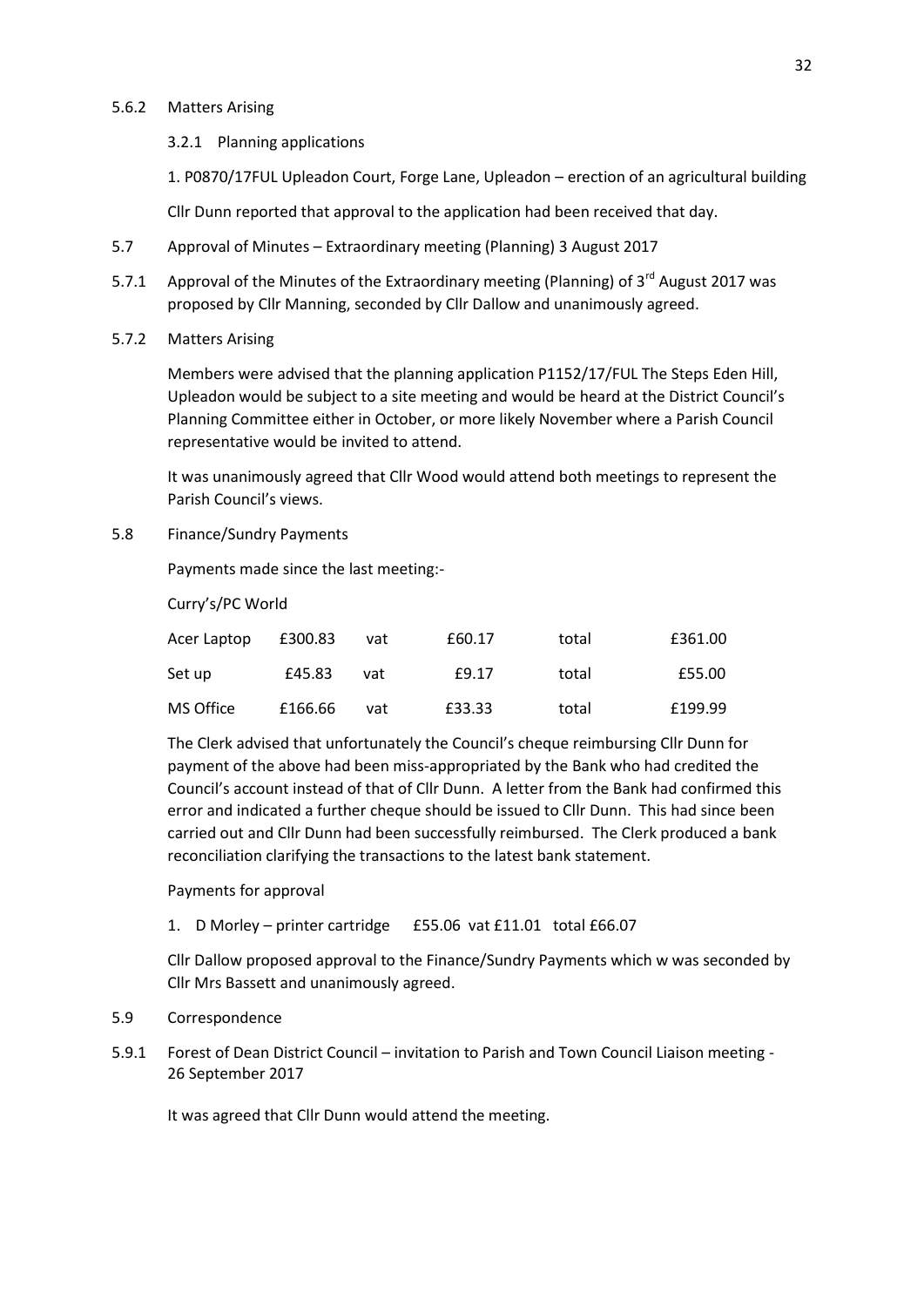5.9.2 Newent Town Council – support to campaign against closure of Barclays Bank Newent

Request support to Newent Town Council's campaign against the closure of Barclays Bank by writing a letter to Mark Harper MP detailing the impact such action would have on the town and the surrounding villages. A suggested template was enclosed.

Cllr Wood proposed the Parish Council write in support of Newent Town Council's attempt to retain the bank in the town which was seconded by Cllr Manning and unanimously agreed.

5.9.3 Local Boundary Commission – Consultation on draft recommendations – future electoral arrangements for Forest of Dean

Members agreed to respond as follows to the draft recommendations – proposed by Cllr Manning, seconded by Cllr Mrs Turner and unanimously agreed.

"Upleadon Parish Council is concerned that as a small parish in a large ward, its views will be minimal. It would feel swamped in an 8 parish ward and would prefer to be included in a smaller 4 parish ward with neighbouring Corse, Hartpury, Rudford/Highleadon parishes.

## 5.10 Business

- 5.10.1 To give consideration to Planning applications:-
	- 1. P0664/17/FUL Eden's Hill Farm, Upleadon Conversion of barn, stable and former milking parlour to a single dwelling and demolition of attached shelters and structures – revised plans.

Comment: No Objection

It was noted that a site inspection would be taking place on a date yet to be confirmed regarding Planning application The Steps, Upleadon – as discussed at the last Parish Council meeting and that a representative of the Parish Council would be invited to attend. It was unanimously agreed that Cllr Wood would represent the Council and that he would also attend the subsequent Planning Committee meeting at the District Council Offices in Coleford when the application would be heard either in October or November – again yet to be confirmed.

5.10.2 External Auditor's Report

The Clerk reported that the following formed part of Section 3 – External Auditor Certificate and opinion 2016/17.

"Other Matters not affecting our opinion which we wish to draw to the attention of the authority.

# Internal Auditor's Report

The internal auditor's report sent to the external auditors was not factually correct. The internal auditor answered "yes" to test F for petty cash. The correct response is "not covered." The Council should ensure that the internal auditor's report is reviewed before sending the document to the external auditors. The Council should minute this process. If there are any errors in the report it should either be amended by the Internal Auditor or the Council should provide an explanation for the error."